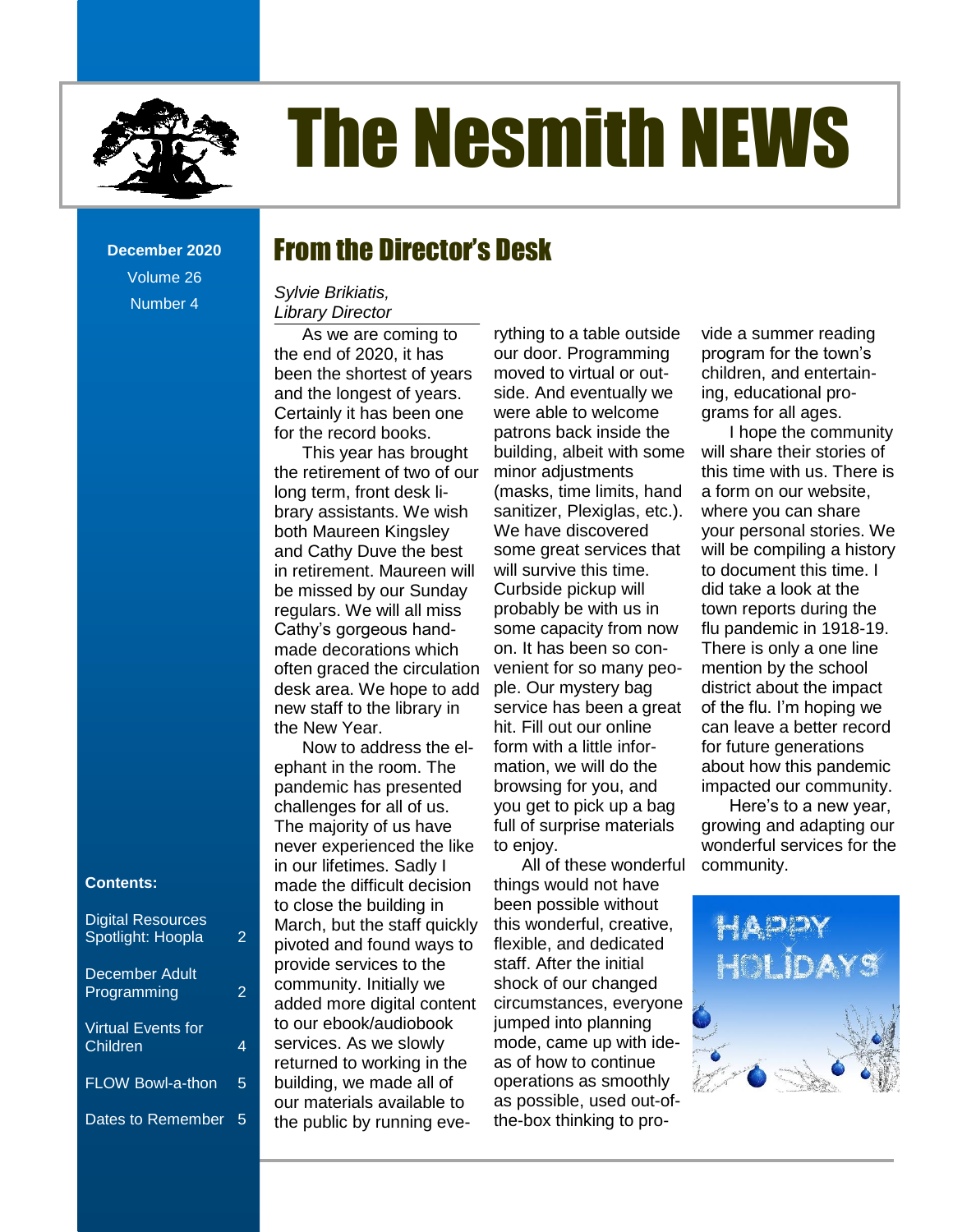## Digital Resources Spotlight: Hoopla

*Chelsea Paige, Social Media / Emerging*  **Technology Librarian** 

Nesmith Library cardholders can enjoy items from Hoopla, our digital service, for all sorts of digital reading, listening, and watching. ics, music, movies, and episodes of TV. All items on Hoopla are borrows per month per library card (it's a great time to make sure everyone in the family over age five has their own library card!). Visit [https://nesmithlibrary.org/library-](https://nesmithlibrary.org/library-cards-lending)**Contents**

app on your smartphone, tablet, Roku, Chromecast, or Alexa, or visit [www.hoopladigital.com](http://www.hoopladigital.com/) in the your computer. You'll be asked to sign up with an email address and Nesmith Library card barcode number (all together, no spaces) to s access Hoopla items.

Please reach out if you would

Nesmith Library cardholders bike help setting up Hoopla or any the contract of the contract of the contract of when staff are available at 432-

ing?

- [the World](https://www.hoopladigital.com/collection/10743) collection featuring movies, ebooks, and more for all ages.
- Families can enjoy a collection of [Bedtime Stories](https://www.hoopladigital.com/collection/4716) ebooks together.
- 
- [Own Voices](https://www.hoopladigital.com/collection/10325) titles (filter for Children's Only or view the collection for all ages).
- Hoopla's newest items: [Just](https://www.hoopladigital.com/collection/-105)  [Added!](https://www.hoopladigital.com/collection/-105)



## December Adult Programming

#### *Maria Schroeter, Adult Programming Librarian*

**Content of the Content of Contract Contents Contributed** Has anyone else noticed all of the early decoand joyous spirit a bit early this year. May you all have a peaceful, safe holiday, and cheers to a hap-

#### **Nesmith Library Book Group**

will meet outside at least one more We'll be continuing with virtual programming, except for the Nesmith Library Book Group, who

e noticed all of the early deco- month we plan on meeting on ries! Come to the meeting and start onced all of the early dece<br>1? I'm excited by it! I think we Wednesday, December 9 at 4:30 with our next book (title to be rerating? I'm excited by it! I think we Wednesday, December 9 at 4:30 with our next book (title to be recould all use some sparkling lights p.m., but if another day of the week vealed shortly!) and mark your calovous spirit a bit early this **busing the Soutian Cooks** better weather-wise, we'll endar; we typically meet every 2<sup>nd</sup> May you all have a peaceful. change the date accordingly. Look Wednesday of the month at 6:30 may you all have a peaceral,<br>holiday, and cheers to a hap-<br> Trollogy, and cheers to a rigpence to the Direct Chain Challenge.<br>We vear and brighter days! approaches. When we do meet, must have a Nesmith Library card py new year and brighter days! approaches. When we do meet, how must have a Nesmith Library card dress warmly and bring a lap blan- or a card from one of the libraries in the story of the libraries lesmith Library Book Group ket, if you wish. Oh, and don't for- in our consortium, you need to be e'll be continuing with virtual get your mask, please! This month over the age of 16, and you must time (weather permitting). This month we plan on meeting on p.m., but if another day of the week looks better weather-wise, we'll for an email from me as the date approaches. When we do meet, ket, if you wish. Oh, and don't forwe've been reading *The Seven Husbands of Evelyn Hugo* by Taylor Jenkins Reid. If you didn't have

a chance to read the book, no worwith our next book (title to be revealed shortly!) and mark your cal-Wednesday of the month at 6:30 or a card from one of the libraries over the age of 16, and you must register. Email me at [mschroeter@](mailto:mschroeter@nesmithlibrary.org) [nesmithlibrary.org](mailto:mschroeter@nesmithlibrary.org) or call me at the library to register.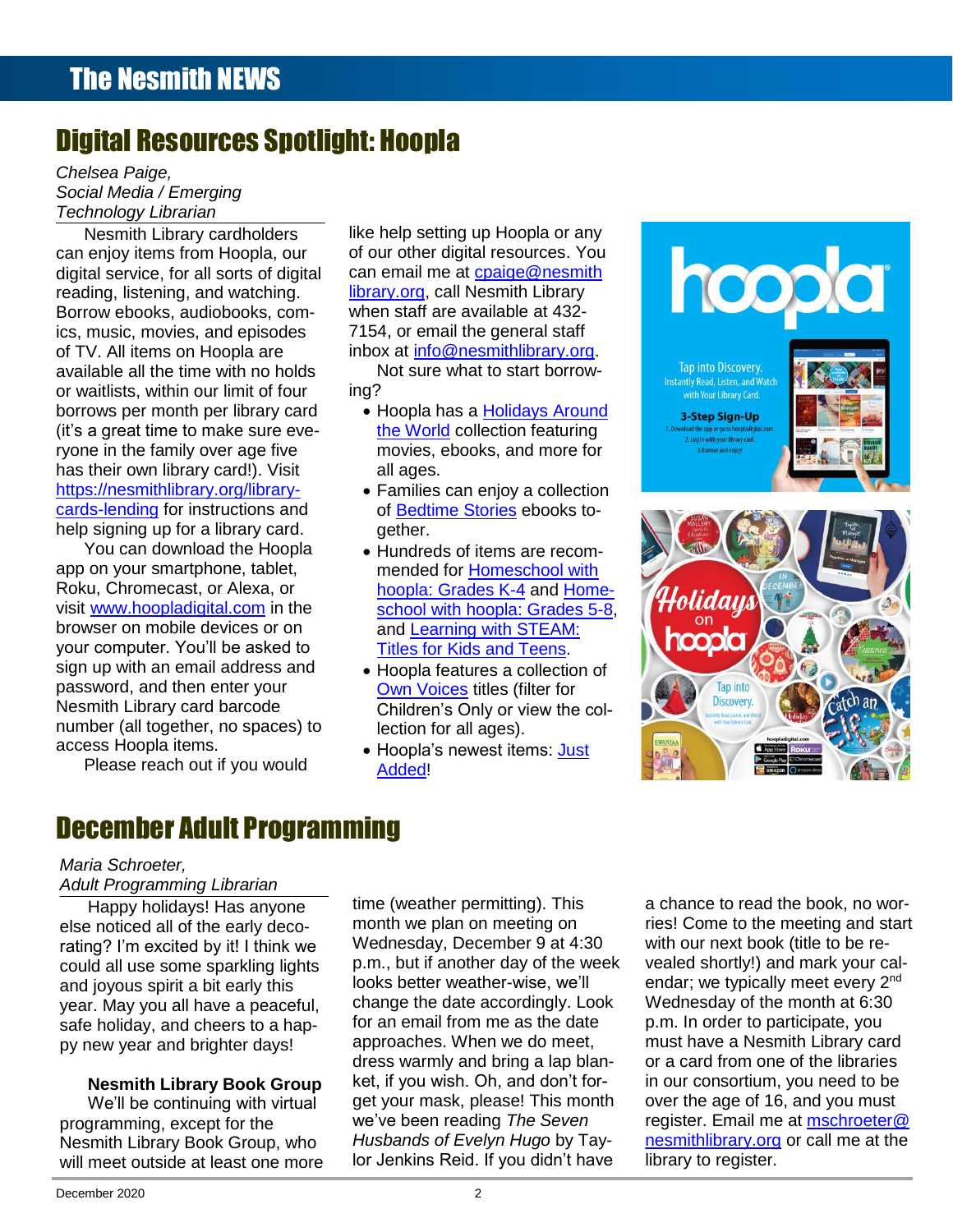## The Nesmith NEWS

### December Adult Programming Continued

**Winter Backyard Birds**



Have you been wondering you've been seeing at your bird New Non-Fiction Titles in the Children's Room [...................................................................................](file:///C:/Users/Joyce/Documents/Nesmith/2013/Feb%202013/NN02_13.doc%23_Toc347430558)**Error! Bookmark not defined.** feeder recently? Are you interested in participating in the Audubon Christmas Bird Count? Then join us (virtually) on Wednesday, Deus (virtually) on wednesday, De<br>cember 2 at 6:00 p.m. when we welcome back Steve Hale from Open World Explorers for Winter Backyard Birds! Steve will be using Included in each bag you'll find the **Error Included.** an interactive, bird-quiz format that comaterials to make six paper gift the comparison of the state of the sta will enable the audience to test their own knowledge and ask their own follow-up questions, as well as holiday treat, each takeaway craft and the children's comparison of the children's offering identifying tips for com-Toddler Story Time [..............................................................................................................................](file:///C:/Users/Joyce/Documents/Nesmith/2013/Feb%202013/NN02_13.doc%23_Toc347430587)**Error! Bookmark not defined.** mon, and not-so-common winter \_\_\_\_\_\_ ously donated by Lindt Master \_\_\_\_\_\_\_tional entertainer and an awardbirds. Advice on attracting and feeding birds will also be disreeding birds will also be dis-<br>cussed. The presentation will cover the annual Audubon Christmas Bird Count and provide information on how newcomers can participate in a count near them.

Steve Hale holds university degrees in marine biology, evolutionary biology, and ecology. In April 2016, Steve formed Open World Explorers to more fully share his knowledge and experiences in ecology, ornithology, and Earth science, and to help others find personal value in the natural history and landscape of the area.

This online Zoom program is for ages 16 and up, and registration is required. Register online by visiting [www.nesmithlibrary.org/](http://www.nesmithlibrary.org/%0bcalendar) [calendar.](http://www.nesmithlibrary.org/%0bcalendar) After registering, you will receive a confirmation email containing information about joining the webinar.

**Holiday Gift Tags Craft**



r recently? Are vou interested With the holidays fast approaching, it's time to think about wrapping, and what does every present need...a gift tag! On Thursday, December 3, we'll help come back Steve Hale from get you started on your gift wrap- The LAN MAN ASSAULT LAND which be concerned them in the court Case of the Court Cases ....................<br>World Explorers for Winter ping with an adult takeaway craft. Included in each bag you'll find the compared in the second with the second with the second in the second in the <br>The second is stated will be using the fluided in each bag you'll find the materials to make six paper gift The Reference of test the reference corners in tags. All you need to supply is glue the state of the state of the state of the following of the following state of the following state of the following of the following state and the minimal control of the community of the community of the community of the community of the community of the community of the community of the community of the community of the community of the community of the comm holiday treat, each takeaway craft [Take the Digital Challenge...................................................................................................................](file:///C:/Users/Joyce/Documents/Nesmith/2013/Feb%202013/NN02_13.doc%23_Toc347430585)**Error! Bookmark not defined.** comes with Lindor truffles, generously donated by Lindt Master Swiss Chocolatiers. Advice on attracting and Swiss Chocolatiers. The same winning speaker from Illinois, who

> This takeaway craft is for Nesmith patrons ages 18 and up, and no registration is required. There is a limit of one craft per household, and they are only available until our limited supplies runout. Visit anytime during curbside hours (10:00 a.m. – 7:00 p.m.) starting on Thursday, December 3, to pick up your craft. Call us at 432-7154 when you are at the library, and we will put the bag out on the table for you.

#### **American Christmas Traditions**

Traditions are a special part of Christmas, but have you ever wondered where our American traditions originated? Why do we kiss under the mistletoe, and why are poinsettias associated with this holiday? On Wednesday, December 16 at 6:00 p.m., discover the answers to these questions, along

with the fascinating real-life story of The Night Before Christmas (A Visit From St. Nicholas), when we



Martina Mathisen is an educational entertainer and an awardhas performed at hundreds of organizations and facilities since 2012. A sample of Martina's work can be seen in a video promo for this program on her website: [www.martinamathisen.com.](http://www.martinamathisen.com/)

We are happy to be co-hosting this wonderful program with The Windham Historical Society!

This online Zoom program is for ages 16 and up (Santa spoilers!) and registration is required. Register online by visiting [www.](http://www.nesmithlibrary.org/calendar) [nesmithlibrary.org/calendar.](http://www.nesmithlibrary.org/calendar) After registering, you will receive a confirmation email containing information about joining the webinar.

If you have any questions about registration for any of these adult programs, please call the Nesmith Library at 432-7154 or email Adult Programming Librarian, Maria at [mschroeter@nesmith](mailto:mschroeter@nesmithlibrary.org) [library.org.](mailto:mschroeter@nesmithlibrary.org)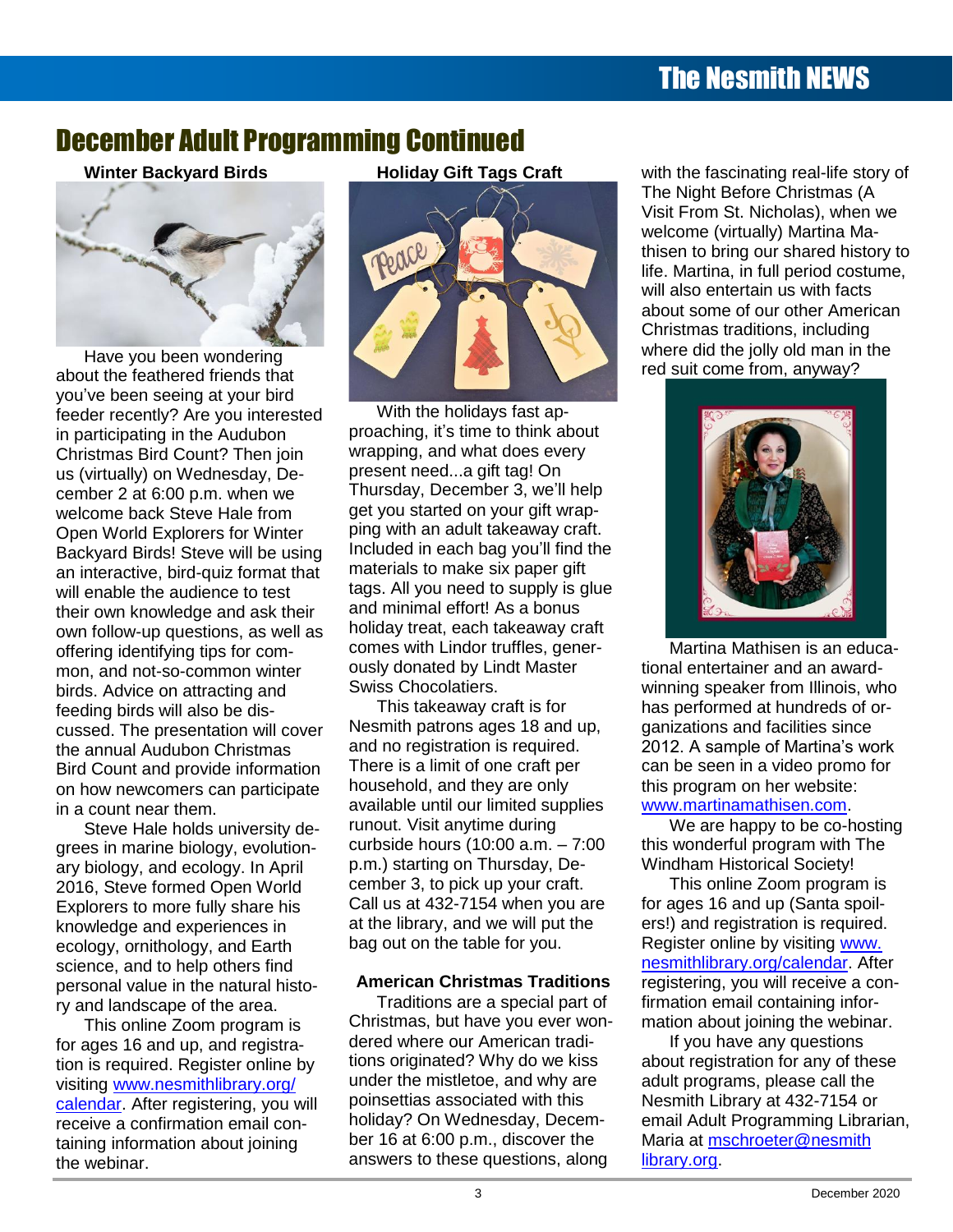## Virtual Events For Children

<u>Production</u> *Azra Palo, Head of Youth Services*

#### **Avatar: The Last Airbender Extravaganza**



Pickup: Monday, December 7, all day.

all day.<br>Virtual Event: Thursday, De-

Ages: 7-12 years.

ioin us for a celebration of all things the registration required.<br>Soin us for a celebration of all things the time for a special holiday. Airbender **escape room**! To com-<br>Airbender **escape room**! To combender Extravaganza, we il nav<br>accompanying craft that will be Avatar! We'll be meeting on Zoom on Thursday, December 10 at 4:00 p.m. to do a virtual Avatar: The Last plete the Avatar: The Last Airbender Extravaganza, we'll have an available for pick up starting Monday, December 7 during curbside hours (10:00 a.m. – 7:00 p.m.). Registration is required to receive a takeaway craft and to join us on the Zoom. You can register [here.](https://us02web.zoom.us/meeting/register/tZYqdOGrqDIoEtOisn95kLvNQpg8xirrfuas) Questions? Email Molly at [mpevna@nesmithlibrary.org.](mailto:mpevna@nesmithlibrary.org)

#### **Toddler Storytime**



Avatar: The Last Airbender Monday, December 14 at Takeaway Crafts 10:30 a.m.

> Ages: 18 months to 3 years. with caregiver. Siblings welcome.

**The Digital Challenge.** Miss Chris! We will read stories, **Exercise Mondays. No registration re**sing, and maybe dance. This pro- quired. All ages. Toddler Story Time [..............................................................................................................................](file:///C:/Users/Joyce/Documents/Nesmith/2013/Feb%202013/NN02_13.doc%23_Toc347430557)**Error! Bookmark not defined.** Questions? Email our Head of Registration necessary. gram is for toddlers ages 18 an adult caregiver. Toddler time lasts approximately 20-25 minutes.

#### **Preschool Storytime**

10:30 a.m.

Ages: 3-5 years. Registration required.

December 17 at 10:30 a.m. via Zoom. You can register [here!](https://us02web.zoom.us/meeting/register/tZMkduGhrzovG9ekyMTHUE-oOf-eQYpj9e5c) Questions? Email Molly at [mpevna@nesmithlibrary.org.](mailto:mpevna@nesmithlibrary.org)

#### **STEAM at Nesmith Library**

Pickup: Monday, December 14, all day.

Virtual Event: Thursday, December 17 at 4:00 p.m. on Zoom. Recommended ages: 5+

years. Younger siblings welcome. Registration required.

Pick up your kit supplies starting Monday, December 14! Families will work in teams. Join us on Zoom Thursday, December 17 at 4:00 p.m. to share your creations virtually.

Questions? Email our Head of Youth Services Azra Palo at [apalo@nesmithlibrary.org.](mailto:apalo@nesmithlibrary.org)

#### **Takeaway Crafts**

Supreme Court Cases [.........................................................................................................................](file:///C:/Users/Joyce/Documents/Nesmith/2013/Feb%202013/NN02_13.doc%23_Toc347430549)**Error! Bookmark not defined.** Our takeway crafts continue into **Example 3** Ages: 18 months to 3 years. December! Supplies are limited, **All with caregiver. Siblings welcome.** and they go fast. December will [s...........................................................................................................................................................](file:///C:/Users/Joyce/Documents/Nesmith/2013/Feb%202013/NN02_13.doc%23_Toc347430552)**Error! Bookmark not defined.** also include a couple of special The Registration necessary.<br>Join us for toddler time with holiday takeaways, so stay tuned. Join us for toddler time with holiday takeaways, so stay tuned.

Mondays. No registration required. All ages.

New Non-Fiction Titles in the Children's Room [...................................................................................](file:///C:/Users/Joyce/Documents/Nesmith/2013/Feb%202013/NN02_13.doc%23_Toc347430558)**Error! Bookmark not defined.** Youth Services Azra Palo at months to 3 years supervised by Youth Services Azra Palo at [apalo@nesmithlibrary.org.](mailto:apalo@nesmithlibrary.org)

#### **January Storytime Kits**



Pickup: Monday, December 28, all day.

Virtual Events: To be announced.

Ages: 0-5 years.

At the end of November, we introduced our first ever storytime kits!

One storytime kit per family. Please register your family together, and note the children's ages, so that we can provide the age appropriate crafts.

Register for a storytime kit every month and join us virtually for special crafts, storytimes, and more!

Questions? Email Head of Youth Services Azra Palo [apalo@nesmithlibrary.org.](mailto:apalo@nesmithlibrary.org)